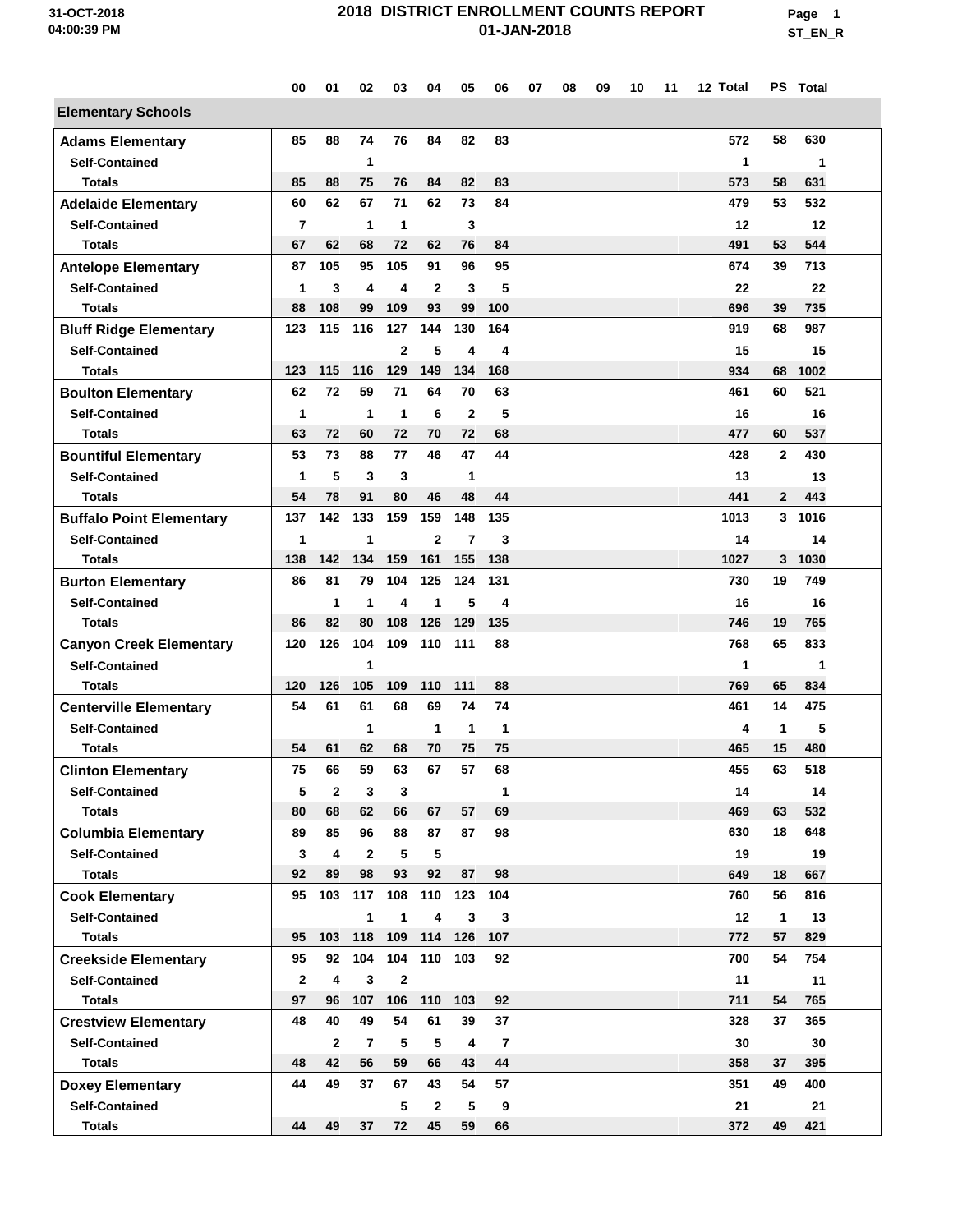**Page 2 ST\_EN\_R**

|                                | 00           | 01           | 02                      | 03             | 04              | 05             | 06           | 07 | 08 | 09 | 10 | 11 | 12 Total     |    | PS Total     |
|--------------------------------|--------------|--------------|-------------------------|----------------|-----------------|----------------|--------------|----|----|----|----|----|--------------|----|--------------|
| <b>Elementary Schools</b>      |              |              |                         |                |                 |                |              |    |    |    |    |    |              |    |              |
| <b>Eagle Bay Elementary</b>    | 74           | 64           | 65                      | 80             | 84              | 84             | 85           |    |    |    |    |    | 536          | 56 | 592          |
| <b>Self-Contained</b>          | 5            | 3            | $\mathbf{2}$            | $\mathbf{2}$   |                 |                |              |    |    |    |    |    | 12           |    | 12           |
| Totals                         | 79           | 67           | 67                      | 82             | 84              | 84             | 85           |    |    |    |    |    | 548          | 56 | 604          |
| <b>East Layton Elementary</b>  | 76           | 83           | 88                      | 67             | 97              | 80             | 80           |    |    |    |    |    | 571          | 60 | 631          |
| <b>Self-Contained</b>          |              | 1            |                         | $\overline{2}$ | $\overline{2}$  | 8              | 3            |    |    |    |    |    | 16           |    | 16           |
| <b>Totals</b>                  | 76           | 84           | 88                      | 69             | 99              | 88             | 83           |    |    |    |    |    | 587          | 60 | 647          |
| <b>Ellison Park Elementary</b> | 120          | 122          | 124                     | 123            | 138             | 128            | 139          |    |    |    |    |    | 894          | 85 | 979          |
| <b>Self-Contained</b>          |              | 1            | 1                       | 1              |                 | 1              |              |    |    |    |    |    | 4            |    | 4            |
| Totals                         | 120          | 123          | 125                     | 124            | 138             | 129            | 139          |    |    |    |    |    | 898          | 85 | 983          |
| <b>Endeavour Elementary</b>    | 114          | 117          | 135                     | 155            | 116             | 134            | 146          |    |    |    |    |    | 917          |    | 917          |
| <b>Self-Contained</b>          |              |              | $\overline{2}$          | 1              |                 |                | 1            |    |    |    |    |    | 4            |    | 4            |
| Totals                         | 114          | 117          | 137                     | 156            | 116             | 134            | 147          |    |    |    |    |    | 921          |    | 921          |
| <b>Farmington Elementary</b>   | 63           | 78           | 50                      | 81             | 81              | 75             | 82           |    |    |    |    |    | 510          | 3  | 513          |
| <b>Self-Contained</b>          |              |              |                         |                | $\mathbf 1$     | $\mathbf{2}$   | 5            |    |    |    |    |    | 8            |    | 8            |
| <b>Totals</b>                  | 63           | 78           | 50                      | 81             | 82              | 77             | 87           |    |    |    |    |    | 518          | 3  | 521          |
| <b>Foxboro Elementary</b>      | 137          | 124          | 139                     | 129            | 108             | 104            | 83           |    |    |    |    |    | 824          | 3  | 827          |
| <b>Self-Contained</b>          | 4            | 3            | $\overline{7}$          | 1              |                 | $\mathbf{2}$   |              |    |    |    |    |    | 17           |    | 17           |
| <b>Totals</b>                  | 141          | 127          | 146                     | 130            | 108             | 106            | 83           |    |    |    |    |    | 841          | 3  | 844          |
| <b>Fremont Elementary</b>      | 39           | 38           | 26                      | 39             | 45              | 34             | 25           |    |    |    |    |    | 246          | 19 | 265          |
| <b>Self-Contained</b>          |              | 1            |                         | 1              | 8               | 5              | 5            |    |    |    |    |    | 20           |    | 20           |
| <b>Totals</b>                  | 39           | 39           | 26                      | 40             | 53              | 39             | 30           |    |    |    |    |    | 266          | 19 | 285          |
| <b>Heritage Elementary</b>     | 126          | 152          | 122                     | 128            | 135             | 126            | 114          |    |    |    |    |    | 903          | 4  | 907          |
| <b>Self-Contained</b>          | $\mathbf{2}$ | 3            | 4                       | 1              | $\mathbf 1$     |                | 1            |    |    |    |    |    | 12           |    | 12           |
| <b>Totals</b>                  | 128          | 155          | 126                     | 129            | 136             | 126            | 115          |    |    |    |    |    | 915          | 4  | 919          |
| <b>Hill Field Elementary</b>   | 63           | 68           | 61                      | 68             | 61              | 64             | 53           |    |    |    |    |    | 438          | 25 | 463          |
| <b>Self-Contained</b>          | 7            | 6            | 4                       |                |                 |                | 1            |    |    |    |    |    | 18           |    | 18           |
| <b>Totals</b>                  | 70           | 74           | 65                      | 68             | 61              | 64             | 54           |    |    |    |    |    | 456          | 25 | 481          |
| <b>Holbrook Elementary</b>     | 64           | 76           | 74                      | 71             | 65              | 72             | 60           |    |    |    |    |    | 482          | 60 | 542          |
| <b>Self-Contained</b>          |              |              | 1                       |                |                 |                |              |    |    |    |    |    | 1            |    | 1            |
| <b>Totals</b>                  | 64           | 76           | 75                      | 71             | 65              | 72             | 60           |    |    |    |    |    | 483          | 60 | 543          |
| <b>Holt Elementary</b>         | 66           | 72           | 64                      | 70             | 64              | 54             | 60           |    |    |    |    |    | 450          | 53 | 503          |
| <b>Self-Contained</b>          |              | 1            | 3                       | 1              | 1               | $\mathbf{2}$   | 3            |    |    |    |    |    | 11           |    | 11           |
| <b>Totals</b>                  | 66           | 73           | 67                      | 71             | 65              | 56             | 63           |    |    |    |    |    | 461          | 53 | 514          |
| Kay'S Creek Elementary         | 82           | 66           | 84                      | 82             | 96              | 89             | 102          |    |    |    |    |    | 601          | 63 | 664          |
| <b>Self-Contained</b>          | $\mathbf{2}$ | 5            | $\overline{\mathbf{2}}$ | 1              |                 |                |              |    |    |    |    |    | 10           |    | 10           |
| <b>Totals</b>                  | 84           | 71           | 86                      | 83             | 96              | 89             | 102          |    |    |    |    |    | 611          | 63 | 674          |
| <b>Kaysville Elementary</b>    | 72           | 96           | 101                     | 107            | 79              | 84             | 84           |    |    |    |    |    | 623          | 85 | 708          |
| <b>Self-Contained</b>          |              |              | $\mathbf 2$             |                |                 |                |              |    |    |    |    |    | $\mathbf{2}$ |    | $\mathbf{2}$ |
| <b>Totals</b>                  | 72           | 96           | 103                     | 107            | 79              | 84             | 84           |    |    |    |    |    | 625          | 85 | 710          |
| <b>King Elementary</b>         | 71           | 71           | 68                      | 82             | 80              | 77             | 72           |    |    |    |    |    | 521          | 35 | 556          |
| <b>Self-Contained</b>          |              |              |                         | $\mathbf{3}$   | $\overline{7}$  | $\overline{7}$ | 10           |    |    |    |    |    | 27           |    | 27           |
| <b>Totals</b>                  | 71           | 71           | 68                      | 85             | 87              | 84             | 82           |    |    |    |    |    | 548          | 35 | 583          |
| <b>Knowlton Elementary</b>     | 96           | 83           | 94                      | 96             | 104             | 102            | 94           |    |    |    |    |    | 669          | 62 | 731          |
| <b>Self-Contained</b>          |              | $\mathbf{1}$ | 1                       | 3              | $\mathbf{1}$    | $\mathbf{2}$   | $\mathbf{1}$ |    |    |    |    |    | 9            |    | 9            |
| <b>Totals</b>                  | 96           | 84           | 95                      | 99             | 105             | 104            | 95           |    |    |    |    |    | 678          | 62 | 740          |
| <b>Lakeside Elementary</b>     | 82           | 90           | 120                     | 100            | 141             | 140            | 129          |    |    |    |    |    | 802          | 62 | 864          |
| <b>Self-Contained</b>          |              |              | 3                       | 4              | 3               | 3              | 5            |    |    |    |    |    | 18           |    | 18           |
| <b>Totals</b>                  | 82           | 90           |                         |                | 123 104 144 143 |                | 134          |    |    |    |    |    | 820          | 62 | 882          |
|                                |              |              |                         |                |                 |                |              |    |    |    |    |    |              |    |              |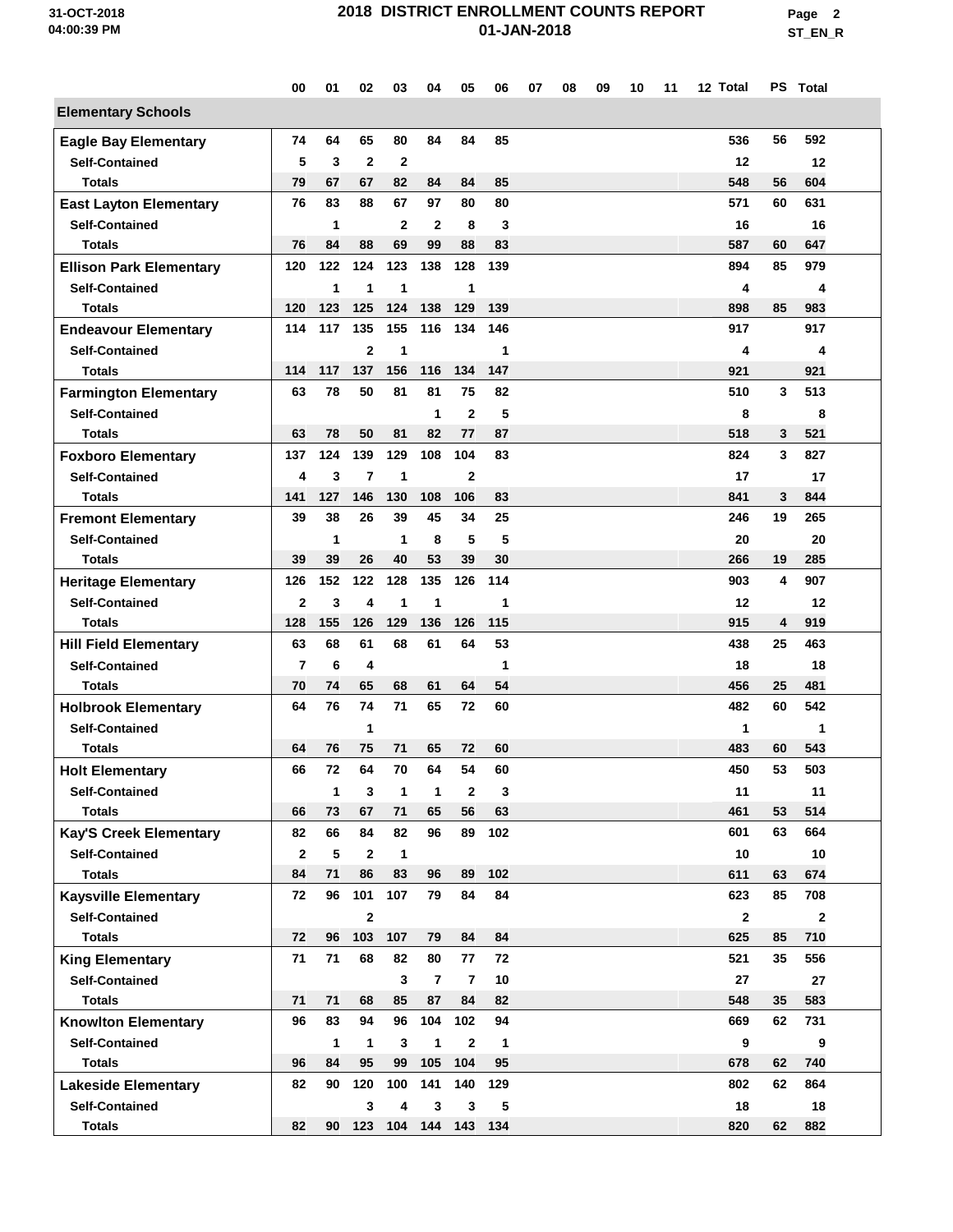**Page 3 ST\_EN\_R**

|                                 | 00           | 01  | 02             | 03             | 04             | 05           | 06           | 07 | 08 | 09 | 10 | 11 | 12 Total       |              | PS Total                |  |
|---------------------------------|--------------|-----|----------------|----------------|----------------|--------------|--------------|----|----|----|----|----|----------------|--------------|-------------------------|--|
| <b>Elementary Schools</b>       |              |     |                |                |                |              |              |    |    |    |    |    |                |              |                         |  |
| <b>Layton Elementary</b>        | 83           | 82  | 67             | 63             | 88             | 89           | 83           |    |    |    |    |    | 555            | 40           | 595                     |  |
| <b>Self-Contained</b>           |              |     |                | 6              | $\overline{7}$ | 8            | 4            |    |    |    |    |    | 25             |              | 25                      |  |
| <b>Totals</b>                   | 83           | 82  | 67             | 69             | 95             | 97           | 87           |    |    |    |    |    | 580            | 40           | 620                     |  |
| <b>Lincoln Elementary</b>       | 95           | 93  | 90             | 108            | 107            | 100          | 102          |    |    |    |    |    | 695            | 38           | 733                     |  |
| <b>Self-Contained</b>           | 4            | 3   | 4              | 1              |                |              |              |    |    |    |    |    | 12             |              | 12                      |  |
| <b>Totals</b>                   | 99           | 96  | 94             | 109            | 107            | 100          | 102          |    |    |    |    |    | 707            | 38           | 745                     |  |
| <b>Meadowbrook Elementary</b>   | 67           | 63  | 49             | 43             | 47             | 56           | 50           |    |    |    |    |    | 375            | 47           | 422                     |  |
| <b>Self-Contained</b>           | $\mathbf{1}$ | 4   | 4              | 4              | $\mathbf{2}$   |              |              |    |    |    |    |    | 15             |              | 15                      |  |
| <b>Totals</b>                   | 68           | 67  | 53             | 47             | 49             | 56           | 50           |    |    |    |    |    | 390            | 47           | 437                     |  |
| <b>Morgan Elementary</b>        | 99           | 85  | 116            | 84             | 122            | 118          | 121          |    |    |    |    |    | 745            | $\mathbf{1}$ | 746                     |  |
| <b>Self-Contained</b>           |              |     | 1              |                |                |              |              |    |    |    |    |    | 1              |              | 1                       |  |
| <b>Totals</b>                   | 99           | 85  | 117            | 84             | 122            | 118          | 121          |    |    |    |    |    | 746            | 1            | 747                     |  |
| <b>Mountain View Elementary</b> | 74           | 110 | 110            | 128            | 105            | 137          | 132          |    |    |    |    |    | 796            | 54           | 850                     |  |
| <b>Self-Contained</b>           | 1            |     |                |                |                | 1            |              |    |    |    |    |    | $\mathbf{2}$   |              | $\mathbf 2$             |  |
| <b>Totals</b>                   | 75           | 110 | 110            | 128            | 105            | 138          | 132          |    |    |    |    |    | 798            | 54           | 852                     |  |
| <b>Muir Elementary</b>          | 120          | 103 | 106            | 115            | 92             | 91           | 109          |    |    |    |    |    | 736            | 1            | 737                     |  |
| <b>Self-Contained</b>           |              | 1   | 1              | $\mathbf{2}$   | $\mathbf{2}$   | $\mathbf{1}$ | 4            |    |    |    |    |    | 11             |              | 11                      |  |
| <b>Totals</b>                   | 120          | 104 | 107            | 117            | 94             | 92           | 113          |    |    |    |    |    | 747            | $\mathbf{1}$ | 748                     |  |
| <b>Oak Hills Elementary</b>     | 54           | 66  | 78             | 61             | 73             | 81           | 61           |    |    |    |    |    | 474            | 14           | 488                     |  |
| <b>Self-Contained</b>           |              |     |                | 1              | 1              | 4            | 5            |    |    |    |    |    | 11             |              | 11                      |  |
| <b>Totals</b>                   | 54           | 66  | 78             | 62             | 74             | 85           | 66           |    |    |    |    |    | 485            | 14           | 499                     |  |
| <b>Odyssey Elementary</b>       | 81           | 87  | 98             | 83             | 95             | 91           | 78           |    |    |    |    |    | 613            | 74           | 687                     |  |
| <b>Self-Contained</b>           | 1            |     |                |                | $\overline{2}$ | 3            |              |    |    |    |    |    | 6              | 1            | 7                       |  |
| <b>Totals</b>                   | 82           | 87  | 98             | 83             | 97             | 94           | 78           |    |    |    |    |    | 619            | 75           | 694                     |  |
| <b>Orchard Elementary</b>       | 90           | 93  | 99             | 118            | 101            | 124          | 110          |    |    |    |    |    | 735            | 57           | 792                     |  |
| <b>Self-Contained</b>           |              |     | $\overline{2}$ | 1              | 5              | 1            | 3            |    |    |    |    |    | 12             |              | 12                      |  |
| <b>Totals</b>                   | 90           | 93  | 101            | 119            | 106            | 125          | 113          |    |    |    |    |    | 747            | 57           | 804                     |  |
| <b>Parkside Elementary</b>      | 90           | 79  | 81             | 80             | 80             | 77           | 94           |    |    |    |    |    | 581            | 16           | 597                     |  |
| <b>Self-Contained</b>           | $\mathbf{2}$ |     | $\overline{2}$ | 5              |                |              | 1            |    |    |    |    |    | 10             |              | 10                      |  |
| <b>Totals</b>                   | 92           | 79  | 83             | 85             | 80             | 77           | 95           |    |    |    |    |    | 591            | 16           | 607                     |  |
| <b>Reading Elementary</b>       | 66           | 58  | 82             | 72             | 83             | 85           | 76           |    |    |    |    |    | 522            |              | 522                     |  |
| <b>Self-Contained</b>           | 1            | 4   | 2              |                |                |              |              |    |    |    |    |    | $\overline{7}$ |              | $\overline{\mathbf{r}}$ |  |
| <b>Totals</b>                   | 67           | 62  | 84             | 72             | 83             | 85           | 76           |    |    |    |    |    | 529            |              | 529                     |  |
| <b>Sand Springs Elementary</b>  | 157          | 137 |                | 145 141        |                | 144 160 146  |              |    |    |    |    |    | 1030           |              | 4 1034                  |  |
| <b>Self-Contained</b>           | 5            | 1   | 4              |                |                |              |              |    |    |    |    |    | 10             |              | 10                      |  |
| <b>Totals</b>                   | 162          | 138 | 149            |                | 141 144        |              | 160 146      |    |    |    |    |    | 1040           |              | 4 1044                  |  |
| <b>Snow Horse Elementary</b>    | 72           | 76  | 105            | 84             | 116            | 87           | 124          |    |    |    |    |    | 664            |              | 664                     |  |
| <b>Self-Contained</b>           |              |     |                | 1              | 6              | 8            | $\mathbf{1}$ |    |    |    |    |    | 16             |              | 16                      |  |
| <b>Totals</b>                   | 72           | 76  | 105            |                | 85 122         | 95           | 125          |    |    |    |    |    | 680            |              | 680                     |  |
| So Clearfield Elementary        | 84           | 71  | 69             | 76             | 72             | 64           | 67           |    |    |    |    |    | 503            | 68           | 571                     |  |
| <b>Self-Contained</b>           |              | 5   | $\mathbf{3}$   | $\overline{2}$ | 5              | 6            | $\mathbf{1}$ |    |    |    |    |    | 22             |              | 22                      |  |
| <b>Totals</b>                   | 84           | 76  | 72             | 78             | 77             | 70           | 68           |    |    |    |    |    | 525            | 68           | 593                     |  |
| <b>South Weber Elementary</b>   | 112          | 118 | 116            | 114            | 103            | 106          | 121          |    |    |    |    |    | 790            | 21           | 811                     |  |
| <b>Self-Contained</b>           |              |     | 1              | 1              |                |              | 1            |    |    |    |    |    | 3              |              | 3                       |  |
| <b>Totals</b>                   | 112          | 118 | 117            | 115            | 103            | 106 122      |              |    |    |    |    |    | 793            | 21           | 814                     |  |
| <b>Stewart Elementary</b>       | 88           | 97  | 100            | 99             | 93             | 101          | 124          |    |    |    |    |    | 702            | $\mathbf{2}$ | 704                     |  |
| <b>Self-Contained</b>           |              |     | 1              | 4              | 3              | 5            | 4            |    |    |    |    |    | 17             |              | 17                      |  |
| <b>Totals</b>                   | 88           |     | 97 101 103     |                |                | 96 106 128   |              |    |    |    |    |    | 719            | $2^{\circ}$  | 721                     |  |
|                                 |              |     |                |                |                |              |              |    |    |    |    |    |                |              |                         |  |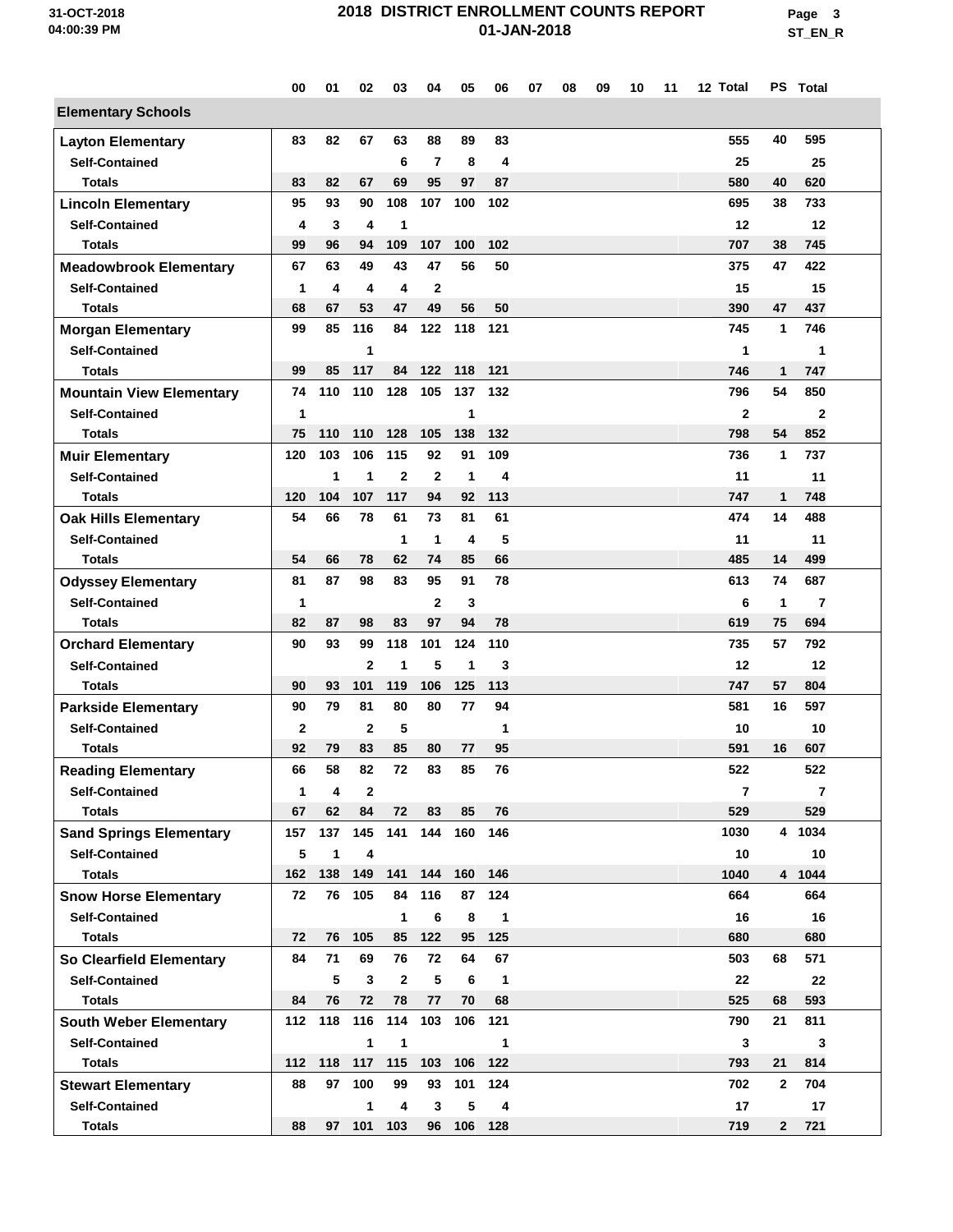**Page 4 ST\_EN\_R**

|                                                                         | 00             | 01             | 02                                 | 03                 | 04                  | 05                 | 06           | 07 | 08 | 09 | 10 | 11                | 12 Total  |                       | PS Total  |  |
|-------------------------------------------------------------------------|----------------|----------------|------------------------------------|--------------------|---------------------|--------------------|--------------|----|----|----|----|-------------------|-----------|-----------------------|-----------|--|
| <b>Elementary Schools</b>                                               |                |                |                                    |                    |                     |                    |              |    |    |    |    |                   |           |                       |           |  |
| <b>Sunset Elementary</b>                                                | 50             | 50             | 60                                 | 48                 | 55                  | 49                 | 49           |    |    |    |    |                   | 361       | 33                    | 394       |  |
| <b>Self-Contained</b>                                                   | 7              | $\overline{2}$ | $\mathbf{2}$                       |                    |                     | 1                  |              |    |    |    |    |                   | 12        |                       | 12        |  |
| <b>Totals</b>                                                           | 57             | 52             | 62                                 | 48                 | 55                  | 50                 | 49           |    |    |    |    |                   | 373       | 33                    | 406       |  |
| <b>Syracuse Elementary</b>                                              | 116            | 121            | 155                                | 149                | 135                 | 153                | 142          |    |    |    |    |                   | 971       | 3                     | 974       |  |
| <b>Self-Contained</b>                                                   | 3              | 6              | 10                                 |                    |                     | 1                  |              |    |    |    |    |                   | 20        |                       | 20        |  |
| <b>Totals</b>                                                           | 119            | 127            | 165                                | 149                | 135                 | 154                | 142          |    |    |    |    |                   | 991       | 3                     | 994       |  |
| <b>Taylor Elementary</b>                                                | 54             | 44             | 63                                 | 47                 | 54                  | 54                 | 48           |    |    |    |    |                   | 364       | 65                    | 429       |  |
| <b>Self-Contained</b>                                                   |                |                |                                    |                    |                     |                    | 1            |    |    |    |    |                   | 1         |                       | 1         |  |
| <b>Totals</b>                                                           | 54             | 44             | 63                                 | 47                 | 54                  | 54                 | 49           |    |    |    |    |                   | 365       | 65                    | 430       |  |
| <b>Tolman Elementary</b>                                                | 62             | 56             | 57                                 | 55                 | 40                  | 50                 | 42           |    |    |    |    |                   | 362       | 17                    | 379       |  |
| <b>Self-Contained</b>                                                   |                | 6              |                                    | 3                  | 8                   | 3                  | 6            |    |    |    |    |                   | 26        |                       | 26        |  |
| <b>Totals</b>                                                           | 62             | 62             | 57                                 | 58                 | 48                  | 53                 | 48           |    |    |    |    |                   | 388       | 17                    | 405       |  |
| <b>Vae View Elementary</b>                                              | 67             | 48             | 46                                 | 46                 | 54                  | 46                 | 43           |    |    |    |    |                   | 350       | 48                    | 398       |  |
| <b>Self-Contained</b>                                                   |                |                | 1                                  | 4                  | 7                   | 8                  | 5            |    |    |    |    |                   | 25        |                       | 25        |  |
| <b>Totals</b>                                                           | 67             | 48             | 47                                 | 50                 | 61                  | 54                 | 48           |    |    |    |    |                   | 375       | 48                    | 423       |  |
| <b>Valley View Elementary</b>                                           | 55             | 54             | 54                                 | 54                 | 77                  | 106                | 86           |    |    |    |    |                   | 486       | 1                     | 487       |  |
| <b>Self-Contained</b>                                                   |                |                |                                    |                    | 1                   |                    |              |    |    |    |    |                   | 1         |                       | 1         |  |
| <b>Totals</b>                                                           | 55             | 54             | 54                                 | 54                 | 78                  | 106                | 86           |    |    |    |    |                   | 487       | 1                     | 488       |  |
| <b>Wasatch Elementary</b>                                               | 63             | 62             | 48                                 | 77                 | 62                  | 72                 | 53           |    |    |    |    |                   | 437       | 38                    | 475       |  |
| <b>Self-Contained</b>                                                   |                |                |                                    | 4                  | 6                   | 5                  | 4            |    |    |    |    |                   | 19        |                       | 19        |  |
| <b>Totals</b>                                                           | 63             | 62             | 48                                 | 81                 | 68                  | 77                 | 57           |    |    |    |    |                   | 456       | 38                    | 494       |  |
| <b>Washington Elementary</b>                                            | 30             | 45             | 34                                 | 30                 | 44                  | 36                 | 26           |    |    |    |    |                   | 245       | 20                    | 265       |  |
| <b>Self-Contained</b>                                                   |                | $\mathbf{1}$   | 3                                  | 3                  | $\mathbf{2}$        | $\overline{7}$     | 5            |    |    |    |    |                   | 21        |                       | 21        |  |
| <b>Totals</b>                                                           | 30             | 46             | 37                                 | 33                 | 46                  | 43                 | 31           |    |    |    |    |                   | 266       | 20                    | 286       |  |
| <b>West Bountiful Elementary</b>                                        | 86             | 74             | 82                                 | 75                 | 96                  | 108                | 75           |    |    |    |    |                   | 596       |                       | 596       |  |
| <b>Self-Contained</b>                                                   | $\overline{2}$ | 3              | $\mathbf{2}$                       |                    | 3                   |                    | 1            |    |    |    |    |                   | 11        |                       | 11        |  |
| <b>Totals</b>                                                           | 88             | 77             | 84                                 | 75                 | 99                  | 108                | 76           |    |    |    |    |                   | 607       |                       | 607       |  |
| <b>West Clinton Elementary</b>                                          | 93             | 99             | 106                                | 94                 | 112                 | 91                 | 94           |    |    |    |    |                   | 689       | 19                    | 708       |  |
| <b>Self-Contained</b>                                                   |                | 3              | $\mathbf{2}$                       | 9                  | 5                   |                    | 1            |    |    |    |    |                   | 20        |                       | 20        |  |
| Totals                                                                  | 93             | 102            | 108                                | 103                | 117                 | 91                 | 95           |    |    |    |    |                   | 709       | 19                    | 728       |  |
| <b>West Point Elementary</b>                                            | 118            | 116            | 137                                | 116                | 111                 | 142                | 124          |    |    |    |    |                   | 864       | 48                    | 912       |  |
| <b>Self-Contained</b>                                                   | 6              | 1              | 4                                  | 1                  | 2                   | 3                  | 3            |    |    |    |    |                   | 20        |                       | 20        |  |
| <b>Totals</b>                                                           | 124            | 117            | 141                                | 117                | 113                 | 145                | 127          |    |    |    |    |                   | 884       | 48                    | 932       |  |
| <b>Whitesides Elementary</b>                                            | 46             | 56             | 56                                 | 60                 | 52                  | 74                 | 68           |    |    |    |    |                   | 412       | 36                    | 448       |  |
| <b>Self-Contained</b><br><b>Totals</b>                                  | 5<br>51        | 4<br>60        | $\overline{7}$<br>63               | $\mathbf{2}$<br>62 | $\mathbf{2}$<br>54  | $\mathbf{1}$<br>75 | 68           |    |    |    |    |                   | 21<br>433 |                       | 21<br>469 |  |
|                                                                         |                |                |                                    |                    |                     |                    |              |    |    |    |    |                   |           | 36<br>10              | 633       |  |
| <b>Windridge Elementary</b>                                             | 79             | 77             | 75                                 | 96                 | 90                  | 104                | 102          |    |    |    |    |                   | 623       |                       |           |  |
| <b>Self-Contained</b>                                                   | 1              |                | $\mathbf{2}$                       |                    | 1                   | $\mathbf{2}$       | $\mathbf{2}$ |    |    |    |    | 1                 | 9         |                       | 9<br>642  |  |
| <b>Totals</b>                                                           | 80             | 77             | 77                                 | 96                 | 91                  | 106                | 104          |    |    |    |    | 1                 | 632       | 10                    |           |  |
| <b>Woods Cross Elementary</b>                                           | 63             | 73             | 86                                 | 78                 | 104                 | 68                 | 87           |    |    |    |    |                   | 559       | 17                    | 576       |  |
| <b>Self-Contained</b>                                                   |                |                |                                    | 3                  | 4                   | 4                  | $\mathbf{2}$ |    |    |    |    |                   | 13        |                       | 13        |  |
| <b>Totals</b>                                                           | 63             | 73             | 86                                 | 81                 | 108                 | 72                 | 89           |    |    |    |    |                   | 572       | 17                    | 589       |  |
| <b>Elementary Schools Reg Totals</b>                                    |                |                | 5072 5153 5323 5423 5533 5585 5462 |                    |                     |                    |              |    |    |    |    |                   |           | 37551 2125 39676      |           |  |
| <b>Elementary Schools SC Totals</b><br><b>Elementary Schools Totals</b> | 80             | 90             | 5152 5243 5443 5537 5664 5727 5593 |                    | 120 114 131 142 131 |                    |              |    |    |    |    | 1<br>$\mathbf{1}$ | 809       | 3<br>38360 2128 40488 | 812       |  |
|                                                                         |                |                |                                    |                    |                     |                    |              |    |    |    |    |                   |           |                       |           |  |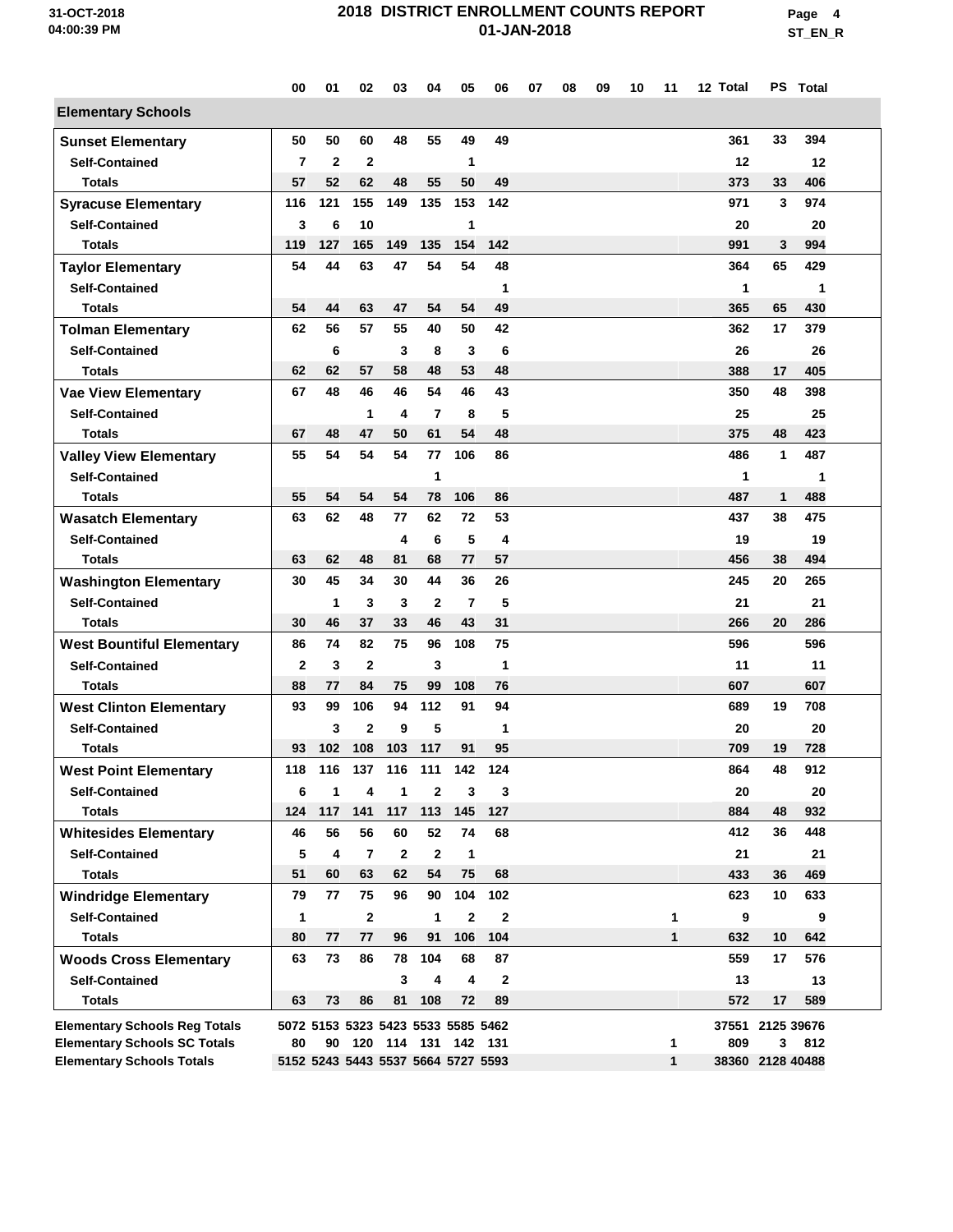**Page 5 ST\_EN\_R**

|                              | 00 | 01 | 02 | 03 | 04 | 05 | 06 | 07  | 08             | 09  | 10           | 11           | 12 Total | PS Total |  |
|------------------------------|----|----|----|----|----|----|----|-----|----------------|-----|--------------|--------------|----------|----------|--|
| <b>Junior High Schools</b>   |    |    |    |    |    |    |    |     |                |     |              |              |          |          |  |
| <b>Bountiful Jr High</b>     |    |    |    |    |    |    |    | 219 | 167            | 220 |              |              | 606      | 606      |  |
| <b>Self-Contained</b>        |    |    |    |    |    |    |    | 1   | 7              | 6   |              |              | 14       | 14       |  |
| <b>Totals</b>                |    |    |    |    |    |    |    | 220 | 174            | 226 |              |              | 620      | 620      |  |
| <b>Centennial Jr High</b>    |    |    |    |    |    |    |    | 490 | 526            | 484 |              |              | 1500     | 1500     |  |
| <b>Self-Contained</b>        |    |    |    |    |    |    |    | 10  | 8              | 10  |              |              | 28       | 28       |  |
| <b>Totals</b>                |    |    |    |    |    |    |    | 500 | 534            | 494 |              |              | 1528     | 1528     |  |
| Centerville Jr High          |    |    |    |    |    |    |    | 329 | 336            | 292 |              |              | 957      | 957      |  |
| <b>Self-Contained</b>        |    |    |    |    |    |    |    | 3   | 7              | 6   |              |              | 16       | 16       |  |
| <b>Totals</b>                |    |    |    |    |    |    |    | 332 | 343            | 298 |              |              | 973      | 973      |  |
| <b>Central Davis Jr High</b> |    |    |    |    |    |    |    | 341 | 330            | 278 |              |              | 949      | 949      |  |
| <b>Self-Contained</b>        |    |    |    |    |    |    |    | 17  | 20             | 12  |              |              | 49       | 49       |  |
| <b>Totals</b>                |    |    |    |    |    |    |    | 358 | 350            | 290 |              |              | 998      | 998      |  |
| <b>Fairfield Jr High</b>     |    |    |    |    |    |    |    | 312 | 346            | 336 |              |              | 994      | 994      |  |
| <b>Self-Contained</b>        |    |    |    |    |    |    |    | 10  | 28             | 12  |              |              | 50       | 50       |  |
| <b>Totals</b>                |    |    |    |    |    |    |    | 322 | 374            | 348 |              |              | 1044     | 1044     |  |
| <b>Farmington Jr High</b>    |    |    |    |    |    |    |    | 417 | 391            | 382 |              |              | 1190     | 1190     |  |
| <b>Self-Contained</b>        |    |    |    |    |    |    |    | 11  | 11             | 4   | 1            | $\mathbf{2}$ | 29       | 29       |  |
| <b>Totals</b>                |    |    |    |    |    |    |    | 428 | 402            | 386 | $\mathbf{1}$ | $\mathbf{2}$ | 1219     | 1219     |  |
| Kaysville Jr High            |    |    |    |    |    |    |    | 307 | 321            | 309 |              |              | 937      | 937      |  |
| <b>Self-Contained</b>        |    |    |    |    |    |    |    | 12  | 10             | 5   |              |              | 27       | 27       |  |
| <b>Totals</b>                |    |    |    |    |    |    |    | 319 | 331            | 314 |              |              | 964      | 964      |  |
| Legacy Jr High               |    |    |    |    |    |    |    | 471 | 463            | 439 |              |              | 1373     | 1373     |  |
| <b>Self-Contained</b>        |    |    |    |    |    |    |    | 13  | 4              | 6   |              |              | 23       | 23       |  |
| <b>Totals</b>                |    |    |    |    |    |    |    | 484 | 467            | 445 |              |              | 1396     | 1396     |  |
| Millcreek Jr High            |    |    |    |    |    |    |    | 220 | 209            | 196 |              |              | 625      | 625      |  |
| <b>Self-Contained</b>        |    |    |    |    |    |    |    | 8   | 10             | 7   |              |              | 25       | 25       |  |
| <b>Totals</b>                |    |    |    |    |    |    |    | 228 | 219            | 203 |              |              | 650      | 650      |  |
| <b>Mueller Park Jr High</b>  |    |    |    |    |    |    |    | 344 | 288            | 289 |              |              | 921      | 921      |  |
| <b>Self-Contained</b>        |    |    |    |    |    |    |    | 10  | 7              | 5   |              |              | 22       | 22       |  |
| <b>Totals</b>                |    |    |    |    |    |    |    | 354 | 295            | 294 |              |              | 943      | 943      |  |
| <b>North Davis Jr High</b>   |    |    |    |    |    |    |    | 311 | 303            | 287 |              |              | 901      | 901      |  |
| <b>Self-Contained</b>        |    |    |    |    |    |    |    | 10  | 13             | 16  |              |              | 39       | 39       |  |
| <b>Totals</b>                |    |    |    |    |    |    |    | 321 | 316            | 303 |              |              | 940      | 940      |  |
| North Layton Jr High         |    |    |    |    |    |    |    | 360 | 348            | 313 |              |              | 1021     | 1021     |  |
| <b>Self-Contained</b>        |    |    |    |    |    |    |    | 6   | 4              | 7   |              |              | 17       | 17       |  |
| <b>Totals</b>                |    |    |    |    |    |    |    | 366 | 352            | 320 |              |              | 1038     | 1038     |  |
| South Davis Jr High          |    |    |    |    |    |    |    | 325 | 362            | 409 |              |              | 1096     | 1096     |  |
| <b>Self-Contained</b>        |    |    |    |    |    |    |    | 10  | $\overline{7}$ | 6   |              |              | 23       | 23       |  |
| <b>Totals</b>                |    |    |    |    |    |    |    | 335 | 369            | 415 |              |              | 1119     | 1119     |  |
| <b>Sunset Jr High</b>        |    |    |    |    |    |    |    | 277 | 306            | 273 |              |              | 856      | 856      |  |
| <b>Self-Contained</b>        |    |    |    |    |    |    |    | 22  | 23             | 20  |              |              | 65       | 65       |  |
| <b>Totals</b>                |    |    |    |    |    |    |    | 299 | 329            | 293 |              |              | 921      | 921      |  |
| <b>Syracuse Jr High</b>      |    |    |    |    |    |    |    | 406 | 398            | 362 |              |              | 1166     | 1166     |  |
| <b>Self-Contained</b>        |    |    |    |    |    |    |    | 10  | 15             | 20  |              |              | 45       | 45       |  |
| <b>Totals</b>                |    |    |    |    |    |    |    | 416 | 413            | 382 |              |              | 1211     | 1211     |  |
| <b>West Point Jr High</b>    |    |    |    |    |    |    |    | 434 | 464            | 380 |              |              | 1278     | 1278     |  |
| <b>Self-Contained</b>        |    |    |    |    |    |    |    | 8   | 14             | 16  |              |              | 38       | 38       |  |
| <b>Totals</b>                |    |    |    |    |    |    |    |     | 442 478        | 396 |              |              | 1316     | 1316     |  |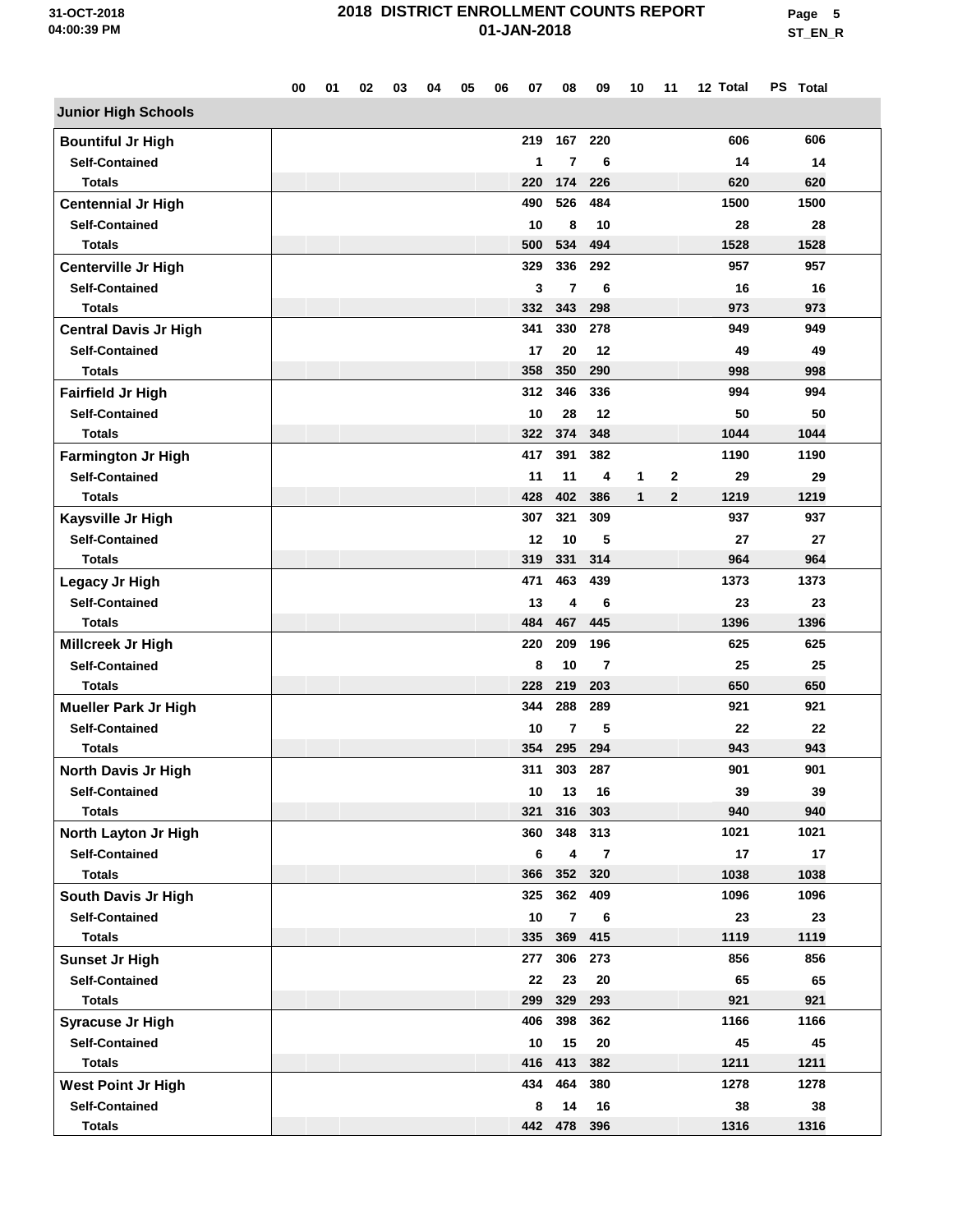**Page 6 ST\_EN\_R**

|                                      | 00 | 01 | 02 | 03 | 04 | 05 | 06 | - 07 |                | 08 09 | 10 | $-11$ | 12 Total | PS Total |
|--------------------------------------|----|----|----|----|----|----|----|------|----------------|-------|----|-------|----------|----------|
| <b>Junior High Schools</b>           |    |    |    |    |    |    |    |      |                |       |    |       |          |          |
| Junior High Schools Reg Totals       |    |    |    |    |    |    |    |      | 5563 5558 5249 |       |    |       | 16370    | 16370    |
| <b>Junior High Schools SC Totals</b> |    |    |    |    |    |    |    | 161  | 188            | 158   |    |       | 510      | 510      |
| <b>Junior High Schools Totals</b>    |    |    |    |    |    |    |    |      | 5724 5746 5407 |       |    |       | 16880    | 16880    |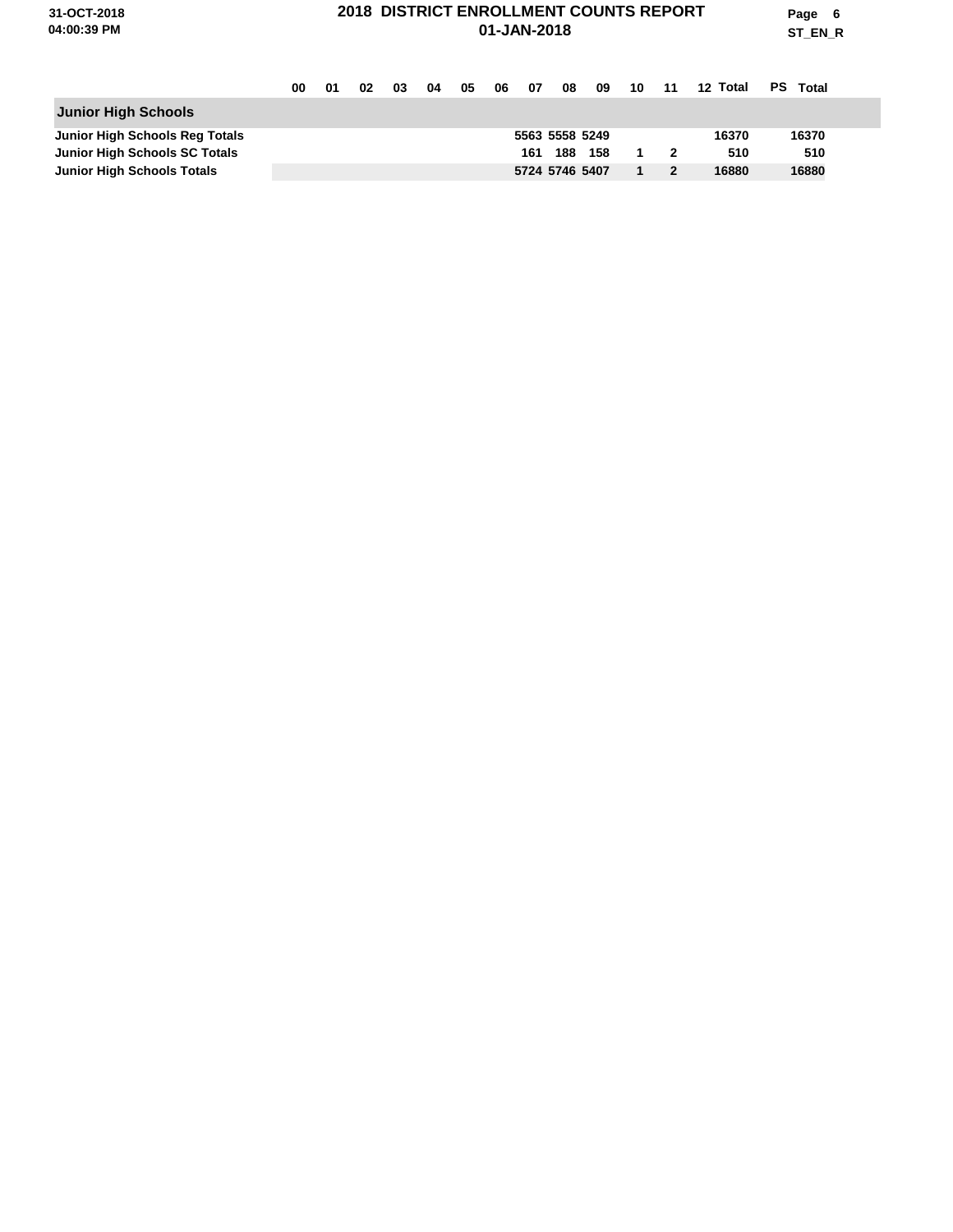|                                | 00 | 01 | 02 | 03 | 04 | 05 | 06 | 07 | 08 | 09 | 10  | 11  |                      | 12 Total             | PS Total |  |
|--------------------------------|----|----|----|----|----|----|----|----|----|----|-----|-----|----------------------|----------------------|----------|--|
| <b>High Schools</b>            |    |    |    |    |    |    |    |    |    |    |     |     |                      |                      |          |  |
| <b>Bountiful High School</b>   |    |    |    |    |    |    |    |    |    |    | 562 | 501 |                      | 532 1595             | 1595     |  |
| <b>Self-Contained</b>          |    |    |    |    |    |    |    |    |    |    | 19  | 18  | 20                   | 57                   | 57       |  |
| <b>Totals</b>                  |    |    |    |    |    |    |    |    |    |    | 581 | 519 |                      | 552 1652             | 1652     |  |
| <b>Clearfield High School</b>  |    |    |    |    |    |    |    |    |    |    | 677 | 569 |                      | 568 1814             | 1814     |  |
| <b>Self-Contained</b>          |    |    |    |    |    |    |    |    |    |    | 21  | 21  | 17                   | 59                   | 59       |  |
| <b>Totals</b>                  |    |    |    |    |    |    |    |    |    |    | 698 | 590 |                      | 585 1873             | 1873     |  |
| <b>Davis High School</b>       |    |    |    |    |    |    |    |    |    |    | 880 | 851 |                      | 815 2546             | 2546     |  |
| <b>Self-Contained</b>          |    |    |    |    |    |    |    |    |    |    | 16  | 18  | 13                   | 47                   | 47       |  |
| <b>Totals</b>                  |    |    |    |    |    |    |    |    |    |    | 896 | 869 |                      | 828 2593             | 2593     |  |
| <b>Layton High School</b>      |    |    |    |    |    |    |    |    |    |    | 697 | 689 | 610                  | 1996                 | 1996     |  |
| <b>Self-Contained</b>          |    |    |    |    |    |    |    |    |    |    | 26  | 13  | 11                   | 50                   | 50       |  |
| <b>Totals</b>                  |    |    |    |    |    |    |    |    |    |    | 723 | 702 | 621                  | 2046                 | 2046     |  |
| <b>Northridge High School</b>  |    |    |    |    |    |    |    |    |    |    | 652 | 630 | 581                  | 1863                 | 1863     |  |
| <b>Self-Contained</b>          |    |    |    |    |    |    |    |    |    |    | 33  | 28  | 10                   | 71                   | 71       |  |
| <b>Totals</b>                  |    |    |    |    |    |    |    |    |    |    | 685 | 658 |                      | 591 1934             | 1934     |  |
| <b>Syracuse High School</b>    |    |    |    |    |    |    |    |    |    |    | 767 | 723 | 650                  | 2140                 | 2140     |  |
| <b>Self-Contained</b>          |    |    |    |    |    |    |    |    |    |    | 26  | 24  | 28                   | 78                   | 78       |  |
| <b>Totals</b>                  |    |    |    |    |    |    |    |    |    |    | 793 | 747 |                      | 678 2218             | 2218     |  |
| <b>Viewmont High School</b>    |    |    |    |    |    |    |    |    |    |    | 675 | 618 | 552                  | 1845                 | 1845     |  |
| <b>Self-Contained</b>          |    |    |    |    |    |    |    |    |    |    | 12  | 17  | 7                    | 36                   | 36       |  |
| <b>Totals</b>                  |    |    |    |    |    |    |    |    |    |    | 687 | 635 | 559                  | 1881                 | 1881     |  |
| <b>Woods Cross High School</b> |    |    |    |    |    |    |    |    |    |    | 498 | 468 |                      | 467 1433             | 1433     |  |
| <b>Self-Contained</b>          |    |    |    |    |    |    |    |    |    |    | 9   | 7   | 5                    | 21                   | 21       |  |
| <b>Totals</b>                  |    |    |    |    |    |    |    |    |    |    | 507 |     |                      | 475 472 1454         | 1454     |  |
| <b>High Schools Reg Totals</b> |    |    |    |    |    |    |    |    |    |    |     |     |                      | 5408 5049 4775 15232 | 15232    |  |
| <b>High Schools SC Totals</b>  |    |    |    |    |    |    |    |    |    |    | 162 | 146 | 111                  | 419                  | 419      |  |
| <b>High Schools Totals</b>     |    |    |    |    |    |    |    |    |    |    |     |     | 5570 5195 4886 15651 |                      | 15651    |  |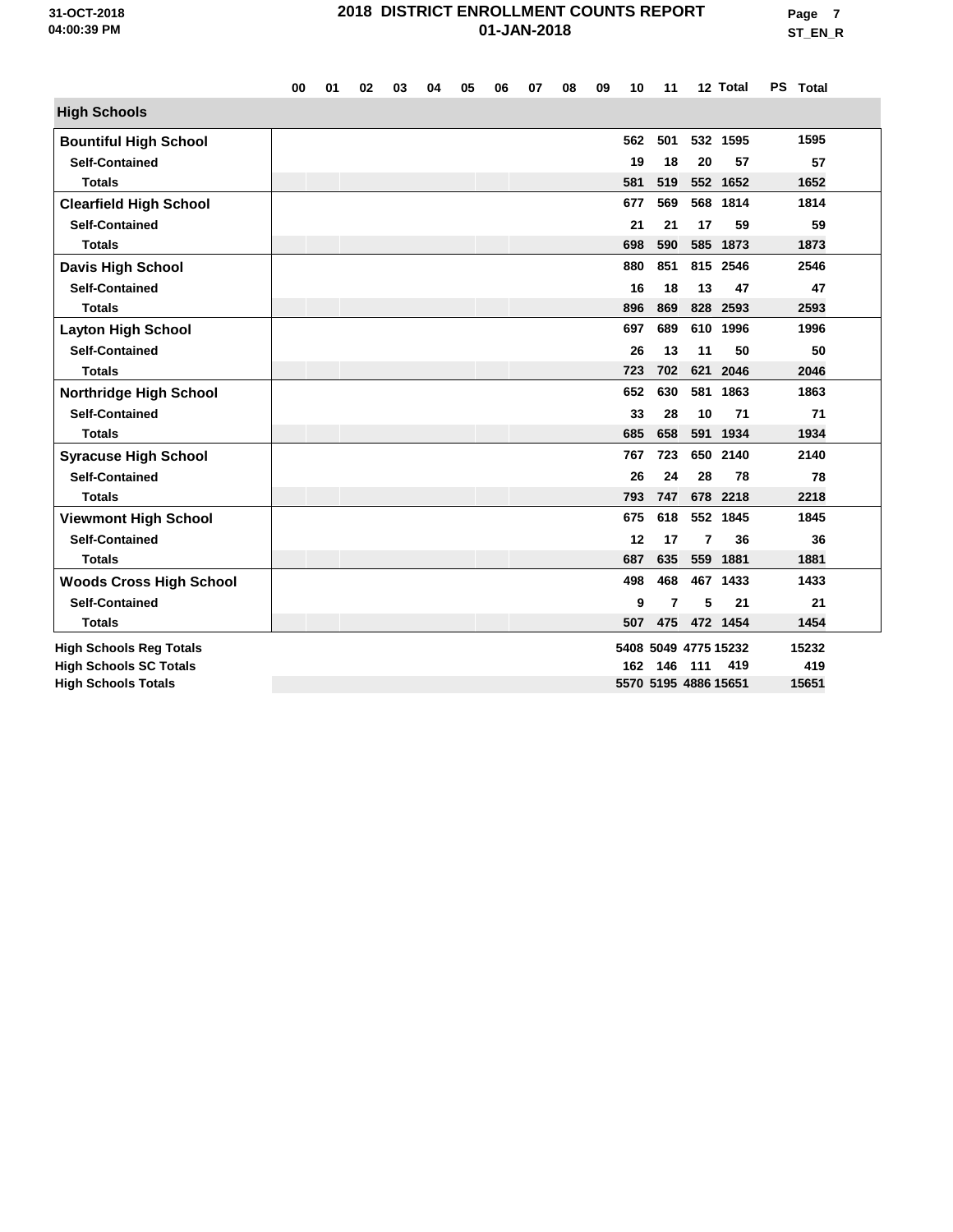**Page 8 ST\_EN\_R**

|                                        | 00           | 01           | 02           | 03           | 04             | 05               | 06                      | 07             | 08                      | 09           | 10           | 11                |                               | 12 Total          |              | PS Total       |  |
|----------------------------------------|--------------|--------------|--------------|--------------|----------------|------------------|-------------------------|----------------|-------------------------|--------------|--------------|-------------------|-------------------------------|-------------------|--------------|----------------|--|
| <b>Specialty Locations</b>             |              |              |              |              |                |                  |                         |                |                         |              |              |                   |                               |                   |              |                |  |
| <b>Canyon Heights Pre-School</b>       | 5            |              |              |              |                |                  |                         |                |                         |              |              |                   |                               | 5                 | 166          | 171            |  |
| <b>Self-Contained</b>                  |              |              |              |              |                |                  |                         |                |                         |              |              |                   |                               | 0                 |              | 0              |  |
| <b>Totals</b>                          | 5            |              |              |              |                |                  |                         |                |                         |              |              |                   |                               | 5                 | 166          | 171            |  |
| Davis 745                              |              |              |              |              |                |                  |                         |                |                         | 5            | 8            | 6                 | 3                             | 22                |              | 22             |  |
| <b>Self-Contained</b>                  |              |              |              |              |                |                  |                         |                |                         |              |              |                   |                               | 0                 |              | $\bf{0}$       |  |
| <b>Totals</b>                          |              |              |              |              |                |                  |                         |                |                         | 5            | 8            | 6                 | 3                             | 22                |              | 22             |  |
| Davis 810 Matt                         |              |              |              |              |                |                  |                         |                |                         |              |              |                   |                               | $\mathbf 0$       |              | 0              |  |
| <b>Self-Contained</b>                  |              |              |              |              |                |                  |                         |                |                         |              |              |                   |                               | 0                 |              | 0              |  |
| <b>Totals</b>                          |              |              |              |              |                |                  |                         |                |                         |              |              |                   |                               | $\bf{0}$          |              | 0              |  |
| Davis 811                              |              |              |              |              |                |                  |                         |                | $\mathbf{2}$            | 3            | 3            | 1                 |                               | 9                 |              | 9              |  |
| <b>Self-Contained</b>                  |              |              |              |              |                |                  |                         |                | 1                       |              | 1            |                   |                               | $\mathbf{2}$      |              | $\mathbf{2}$   |  |
| <b>Totals</b>                          |              |              |              |              |                |                  |                         |                | 3                       | 3            | 4            | 1                 |                               | 11                |              | 11             |  |
| Davis Digital Learning K-6             | 4            | 3            | 4            | 4            | 8              | 4                | $\overline{\mathbf{r}}$ |                |                         |              |              |                   |                               | 34                |              | 34             |  |
| <b>Self-Contained</b>                  |              |              |              | 1            | 1              |                  |                         |                |                         |              |              |                   |                               | $\mathbf{2}$      |              | $\mathbf{2}$   |  |
| <b>Totals</b>                          | 4            | 3            | 4            | 5            | 9              | 4                | $\overline{\mathbf{r}}$ |                |                         |              |              |                   |                               | 36                |              | 36             |  |
| <b>Diagnostic Center</b>               |              |              |              |              |                |                  |                         |                |                         |              | 1            |                   | $\mathbf{1}$                  | $\mathbf{2}$      |              | $\mathbf{2}$   |  |
| <b>Self-Contained</b>                  |              |              |              |              |                |                  |                         |                |                         |              |              |                   |                               | 0                 |              | 0              |  |
| <b>Totals</b>                          |              |              |              |              |                |                  |                         |                |                         |              | $\mathbf{1}$ |                   | $\mathbf{1}$                  | $\overline{2}$    |              | $\overline{2}$ |  |
| <b>Family Enrichment Center</b>        |              |              |              |              |                |                  |                         |                |                         |              |              |                   |                               | $\bf{0}$          | 195          | 195            |  |
| <b>Self-Contained</b>                  |              |              |              |              |                |                  |                         |                |                         |              |              |                   |                               | 0                 |              | 0              |  |
| <b>Totals</b>                          |              |              |              |              |                |                  |                         |                |                         |              |              |                   |                               | $\mathbf 0$       | 195          | 195            |  |
| Home Instruction- Junior High          |              |              |              |              |                |                  |                         |                |                         |              |              | $\mathbf{1}$      | $\mathbf{1}$                  | $\mathbf{2}$      |              | $\mathbf{2}$   |  |
| <b>Self-Contained</b>                  |              |              |              |              |                |                  |                         |                | 1                       |              |              |                   |                               | 1                 |              | 1              |  |
| <b>Totals</b>                          |              |              |              |              |                |                  |                         |                | 1                       |              |              | 1                 | 1                             | 3                 |              | 3              |  |
| <b>Mountain High School</b>            |              |              |              |              |                |                  |                         |                |                         |              | $\mathbf{2}$ | 69                | 108                           | 179               |              | 179            |  |
| <b>Self-Contained</b>                  |              |              |              |              |                |                  |                         |                |                         |              |              |                   | 1                             | $\mathbf 1$       |              | 1              |  |
| <b>Totals</b>                          |              |              |              |              |                |                  |                         |                |                         |              | $\mathbf{2}$ | 69                | 109                           | 180               |              | 180            |  |
| <b>Northern Utah Counseling</b>        |              | 1            | $\mathbf{2}$ | $\mathbf{2}$ | 3              | $\mathbf{1}$     | $\mathbf{1}$            |                |                         |              |              |                   |                               | 10                |              | 10             |  |
| <b>Self-Contained</b>                  | 1            |              | 1            |              |                |                  |                         |                |                         |              |              |                   |                               | 2                 |              | 2              |  |
| <b>Totals</b>                          | $\mathbf{1}$ | $\mathbf{1}$ | 3            | $\mathbf{2}$ | 3              | 1                | 1                       |                |                         |              |              |                   |                               | 12                |              | 12             |  |
| Phoenix Program - Adult Ed             |              |              |              |              |                |                  |                         |                |                         |              | 4            | 20                | 21                            | 45                |              | 45             |  |
| <b>Self-Contained</b>                  |              |              |              |              |                |                  |                         |                |                         |              |              |                   |                               | $\mathbf 0$       |              | 0              |  |
| <b>Totals</b>                          |              |              |              |              |                |                  |                         |                |                         |              | 4            | 20                | 21                            | 45                |              | 45             |  |
| <b>Private Schools</b>                 | $\mathbf{3}$ | 6            | 4            | $\sqrt{5}$   | $\overline{7}$ | $\boldsymbol{9}$ | $\overline{7}$          |                | 5                       | $\mathbf{3}$ |              | $\mathbf{3}$      | 11                            | 63                | $\mathbf{1}$ | 64             |  |
| <b>Self-Contained</b>                  |              |              |              |              |                |                  |                         |                |                         |              |              |                   |                               | 0                 |              | 0              |  |
| <b>Totals</b>                          | 3            | 6            | 4            | $5^{\circ}$  | $\overline{7}$ | 9                | $\overline{7}$          |                | $5\phantom{.0}$         | 3<br>5       | $\mathbf{3}$ | 3<br>$\mathbf{3}$ | 11<br>$\overline{\mathbf{3}}$ | 63                | $\mathbf{1}$ | 64<br>14       |  |
| <b>Renaissance Academy</b>             |              |              |              |              |                |                  |                         |                |                         |              |              |                   |                               | 14                |              |                |  |
| <b>Self-Contained</b><br><b>Totals</b> |              |              |              |              |                |                  |                         |                |                         | 5            | 3            | 3                 | 3                             | $\mathbf 0$<br>14 |              | 0<br>14        |  |
| <b>Renaissance Academy F</b>           |              |              |              |              |                |                  |                         |                |                         |              | $\mathbf{1}$ | $\mathbf{2}$      | $\mathbf{3}$                  | 6                 |              | 6              |  |
| <b>Self-Contained</b>                  |              |              |              |              |                |                  |                         |                |                         |              |              | $\mathbf{1}$      |                               | 1                 |              | 1              |  |
| <b>Totals</b>                          |              |              |              |              |                |                  |                         |                |                         |              | $\mathbf{1}$ | 3                 | 3                             | $\overline{7}$    |              | $\overline{7}$ |  |
| <b>Renaissance Academy G</b>           |              |              |              |              | $\mathbf{1}$   | $\mathbf 1$      | 4                       | 5              | $\mathbf{3}$            | 13           | 8            | $\mathbf{2}$      | $5\phantom{.0}$               | 42                |              | 42             |  |
| <b>Self-Contained</b>                  |              |              |              |              |                |                  |                         |                | 1                       | $\mathbf{1}$ |              |                   |                               | $\overline{2}$    |              | $\mathbf{2}$   |  |
| <b>Totals</b>                          |              |              |              |              | $\mathbf{1}$   | 1                | $\overline{\mathbf{4}}$ | 5 <sub>5</sub> | $\overline{\mathbf{4}}$ | 14           | 8            | $\overline{2}$    | 5                             | 44                |              | 44             |  |
| <b>Renaissance Academy Y</b>           |              |              |              |              |                |                  |                         |                | $\mathbf{1}$            | $\mathbf{1}$ |              | $5\phantom{.0}$   | 3                             | 10                |              | 10             |  |
| <b>Self-Contained</b>                  |              |              |              |              |                |                  |                         |                |                         |              |              |                   |                               | 0                 |              | 0              |  |
| <b>Totals</b>                          |              |              |              |              |                |                  |                         |                | 1                       | $\mathbf{1}$ |              | 5                 | 3                             | 10                |              | 10             |  |
|                                        |              |              |              |              |                |                  |                         |                |                         |              |              |                   |                               |                   |              |                |  |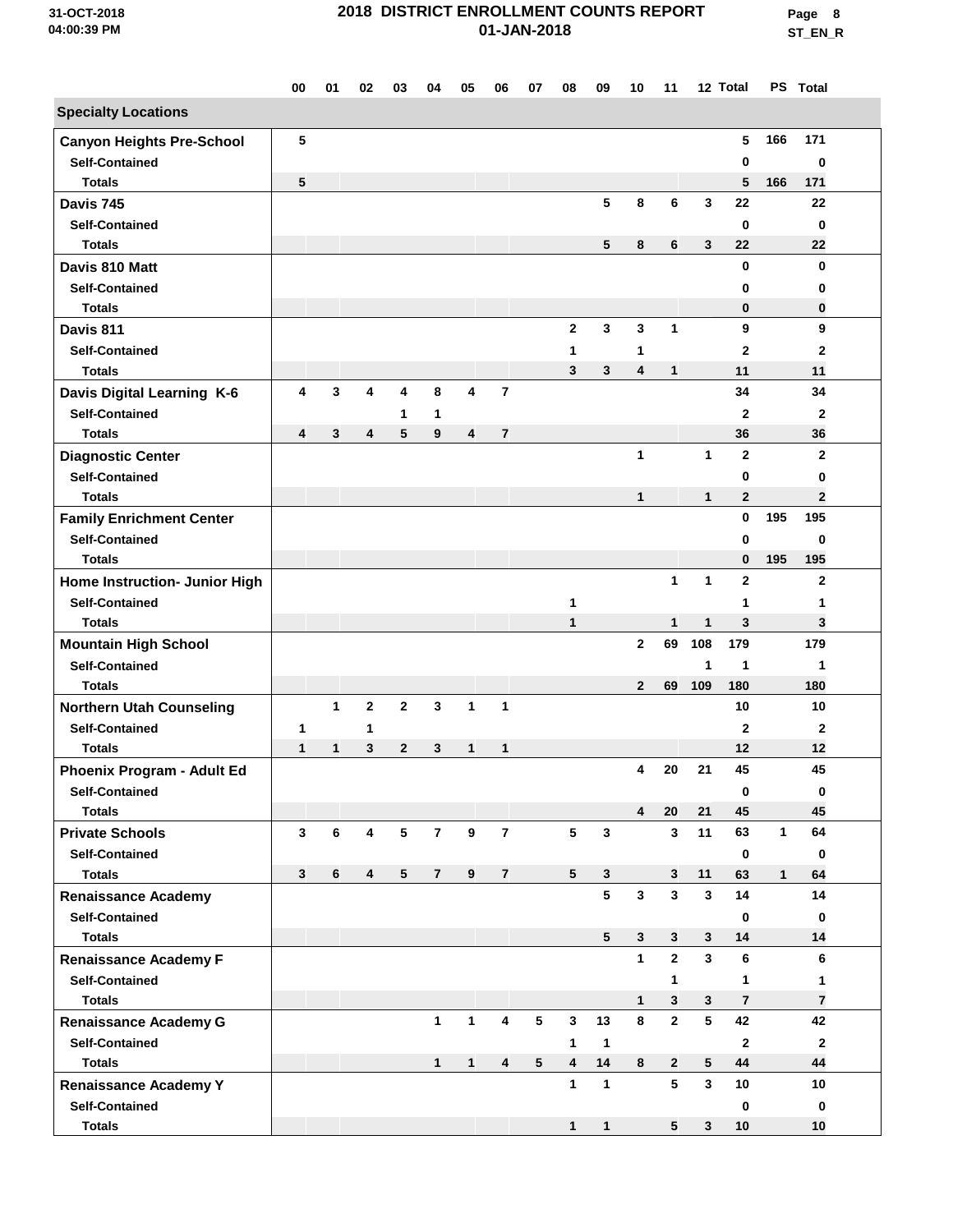**Page 9 ST\_EN\_R**

|                                       | 00 | 01 | 02 | 03                | 04 | 05 | 06 | 07 | 08 | 09 | 10              | 11  | 12 <sup>12</sup> | Total        | <b>PS</b> | <b>Total</b> |  |
|---------------------------------------|----|----|----|-------------------|----|----|----|----|----|----|-----------------|-----|------------------|--------------|-----------|--------------|--|
| <b>Specialty Locations</b>            |    |    |    |                   |    |    |    |    |    |    |                 |     |                  |              |           |              |  |
| <b>Renaissance Tier</b>               |    |    |    |                   |    |    |    |    |    |    | 1               |     | 1                | $\mathbf{2}$ |           | $\mathbf{2}$ |  |
| <b>Self-Contained</b>                 |    |    |    |                   |    |    |    |    |    |    |                 |     |                  | 0            |           | 0            |  |
| <b>Totals</b>                         |    |    |    |                   |    |    |    |    |    |    | 1               |     | 1                | $\mathbf{2}$ |           | $\mathbf{2}$ |  |
| <b>Vista Education Campus</b>         |    |    |    |                   |    |    |    |    |    |    |                 |     | 21               | 21           |           | 21           |  |
| <b>Self-Contained</b>                 |    |    |    |                   |    |    |    |    |    |    |                 |     | 237              | 237          |           | 237          |  |
| <b>Totals</b>                         |    |    |    |                   |    |    |    |    |    |    |                 |     | 258              | 258          |           | 258          |  |
| <b>Specialty Locations Reg Totals</b> | 12 | 10 | 10 | 11                | 19 | 15 | 19 | 5  | 11 | 30 | 31              | 112 | 181              | 466          | 362       | 828          |  |
| <b>Specialty Locations SC Totals</b>  | 4  |    | 4  | 1                 | 1  |    |    |    | 3  | и  | 1               | 1   | 238              | 248          |           | 248          |  |
| <b>Specialty Locations Totals</b>     | 13 | 10 | 11 | $12 \overline{ }$ | 20 | 15 | 19 | 5  | 14 | 31 | 32 <sub>2</sub> | 113 | 419              | 714          | 362       | 1076         |  |